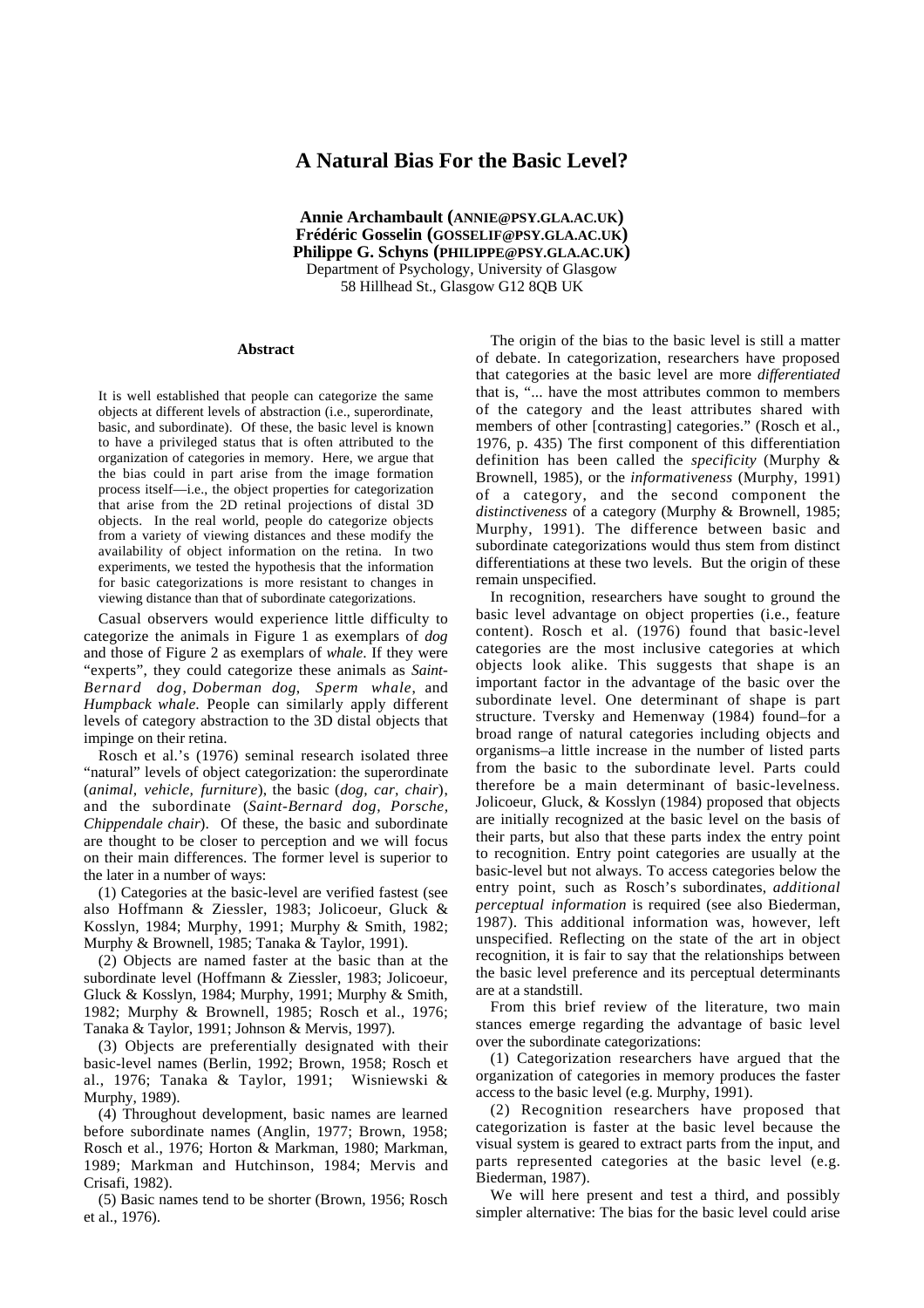from natural constraints on the image formation process that modifies the perceptual availability of object cues with changes of viewing distance.

People who recognize common objects tend to do so over a wide range of viewing distances. For example, you need to recognize your car at a distance in a parking lot, but you also need to recognize it from a closer range, when you are about to unlock its door.



Figure 1. Three-quarter right views of the Saint-Bernard and the Doberman Dogs used in experiments 1 and 2. T The figure respects the proportions of the stimuli, not their absolute sizes: the large animals occupied 12 deg of visual angle; the small ones (see dark spots at the bottomleft of each large animal) .38 deg.

However, a simple computational argument can be made that changing the size of the retinal projection also changes the information available in the image for identification. Simply put, reducing the retinal projection of an object by a factor of two reduces its sampling frequency by the same factor. Simplifying a little, if one starts with a 512x512 original image, the reduction samples one pixel every other pixel to produce a 256x256 image.



Figure 2. Three-quarter right views of the Sperm and Humpback Whales used in experiments 1 and 2. The figure respects the proportions of the stimuli, not their absolute sizes: the large animals occupied 12 deg of visual angle; the small ones (see dark spots at the bottomleft of each large animal) .38 deg.

Any variation that was expressed between any two adjacent pixels of the original image (e.g. a black and white contrast) is lost in the reduced image. (Technically, shrinking an image eliminates its high spatial frequency information). This produces a marked loss in information for visual categorization.

If we hypothesize that different basic and subordinate categorizations require visual information that resides at different scales of the stimulus, changing the scale of one stimulus could produce markedly different patterns of categorization performance. For example, removing large-scale information by reducing the size of objects could selectively impair the categorization level requiring the most specific details—i.e. the subordinate level. If this were the case, a bias to the basic level could arise from the statistics of categorization attributes over a wide range of viewing distances. Specifically, the attributes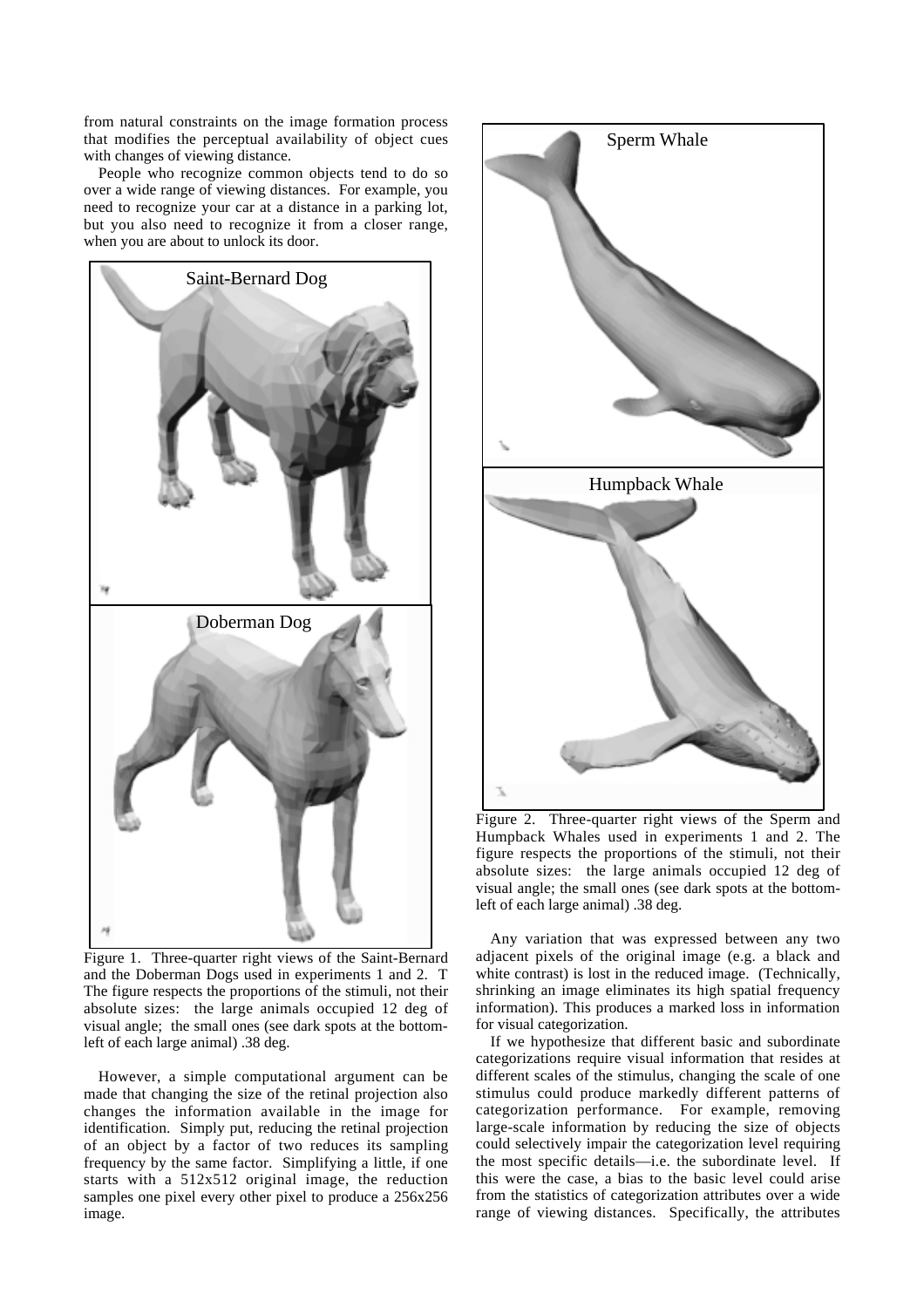that access the basic level could have a greater resilience over scale changes than those accessing the subordinate level. This natural bias on the availability of perceptual cues would shed a new light on the structure of the basic level. We would still not know exactly what is this "additional information" required for the subordinate, but we would know that it is resistant to scale changes.

## **Experiment 1**

Experiment 1 was designed to investigate the interaction between the scale of objects and their levels of categorization. Stimuli were three-dimensional (3D) gray-level computer synthesized animal categories (*bird*, *cow*, *dog*, *horse*, *frog*, *turtle*, *spider* and *whale*) (e.g., see figures 1 and 2). A similarity judgment task required participants to establish whether two simultaneously presented animals were the same either at the BASIC level (e.g., are both pictures *cow* exemplars?) or at the SUBORDINATE level (e. g., are the two pictures the same cow?). The animal pairs represented either two identical individuals (e. g., the same cow), two members of the same animal category (e.g., two different cows) or two members of a different animal categories (e.g. a cow and a bird). Animal pairs could appear in one of six possible different sizes. Each pair stayed on the screen as long as participants deemed it necessary (self-paced judgments). If the perceptual cues needed for BASIC and SUBORDINATE judgments are available regardless of the scale of the objects, participants should not differ in performing basic and subordinate similarity judgments. However, if information differs for BASIC and subordinate categorizations, a reduction in stimulus size might differently affect performance.

It is important to stress that this task involves absolute levels of information. That is, participants can use all the information present in a stimulus pair, as the two animals remained on the screen until a similarity judgment was made. Failure to notice a difference in these conditions would imply that the required information had vanished.

## Participants

Twenty Glasgow University students with normal or corrected vision were paid to participate in the experiment.

#### Stimuli

Stimuli were computer-synthesized 3D animals. The set of animals was composed of 8 different animal categories (*bird*, *cow*, *dog*, *horse*, *frog*, *turtle*, *spider* and *whale*), each comprising 2 different exemplars. All animals were presented at one of six different sizes. The largest size corresponded to 512 square pixels and the smallest one to 16 square pixels. Successive divisions (by 2) of the largest pictures produced all intermediate sizes. These sizes were 256, 128, 64, and 32 square pixels. They corresponded to about 12, 6, 3, 1.5, .75 and .38 degrees of visual angle, respectively. In total, 96 stimuli were created (8 animal categories \* 2 individuals \* 6 sizes). In addition, each object could be presented from two different viewpoints (separated by 95 degrees of rotation in depth), so that when two objects appeared in a pair they would never be strictly identical pictures and people would need to recognize the represented animals to judge their similarity.

Procedure

Before starting the experiment, each participant was instructed that they needed to make two different types of similarity judgments. To the question "Same animal category?" participants had to judge whether the two presented animals belonged to the same animal category (e. g., are both animals dogs?). To the question "Same individual?" the task was to decide whether both animals were the same exemplar (e. g., are both dogs the same individual?). Participants were told to take as long as they wished and to look very carefully at each animal pair before making a decision.

A trial started with the apparition of one animal pair on the computer monitor. The two animals appeared simultaneously and were always pictured from a different viewpoint. Participants could observe the animal pair for as long as they wished. A keypress would substitute that animal pair with a question of the screen. The question was either "Same animal category?", "Different animal categories?", "Same individual?" or "Different individuals?". They then entered their judgment by pressing "yes" and "no" keys on the computer keyboard.

Experiment 1 comprised 4 main classes of trials depending on whether there was a match (vs. non-match) at the BASIC (vs. SUBORDINATE) level. Match trials at the BASIC level represented different animals from the same animal categories (e.g., two different dogs), whereas non-match trials represented animals from different animal categories (e.g., a dog and a cow). Match trials at the SUBORDINATE level represented 2 pictures of the same individual from a different viewpoint whereas nonmatch trials presented pictures of different individuals. With these specifications, BASIC-match and SUBORDINATE-non-match trials comprised the same animal-pairs. The experiment included 768 trials and lasted for about forty minutes. The order of trials was randomized across participants.

#### **Results and Discussion**

Remember that Experiment 1 sought to assess the interaction between the scale of objects and the level of categorization (basic vs. subordinate). Specifically, we tested that participants were equally good at assessing similarity judgments when they were required to do it at the basic level (e.g. same animal category?) and at the subordinate level (e.g., same individual?) when the scale of objects was large. A d' measure, which includes both Hit (H) rate (saying that two animals are different when they are different) and False Alarm (FA) rate (saying that two animals are different when they are identical), was used as our dependent variable. The top of Figure 3 shows the average *d'*s across all subjects at the different scales and categorization levels.

A two-way, within-subjects ANOVA revealed significant main effects of size (512, 256, 128, 64, 32, 16 square pixels)  $F(5, 95) = 38.59, p < .01$ , level of categorization (Basic vs. Subordinate),  $F(1, 19) = 66.29$ , *p* < .01, and a significant interaction between these factors,  $F(5, 95) = 5.80, p < .01$ . Further analysis revealed that differences between levels of categorization were true for 16 square pixels,  $F(1, 19) = 119.73$ ,  $p < .01$ , 32 square pixels,  $F(1, 19) = 87.38$ ,  $p < .01$ , 64 square pixels,  $F(1, 19) = 87.38$ ,  $p < .01$ , 64 square pixels,  $F(1, 19) = .01$ 19) = 6.52, *p* < .01, 128 square pixels, *F*(1, 19) = 41.44, *p* < .01 and 256 square pixels, *F*(1, 19) = 13.11, *p* < .01, but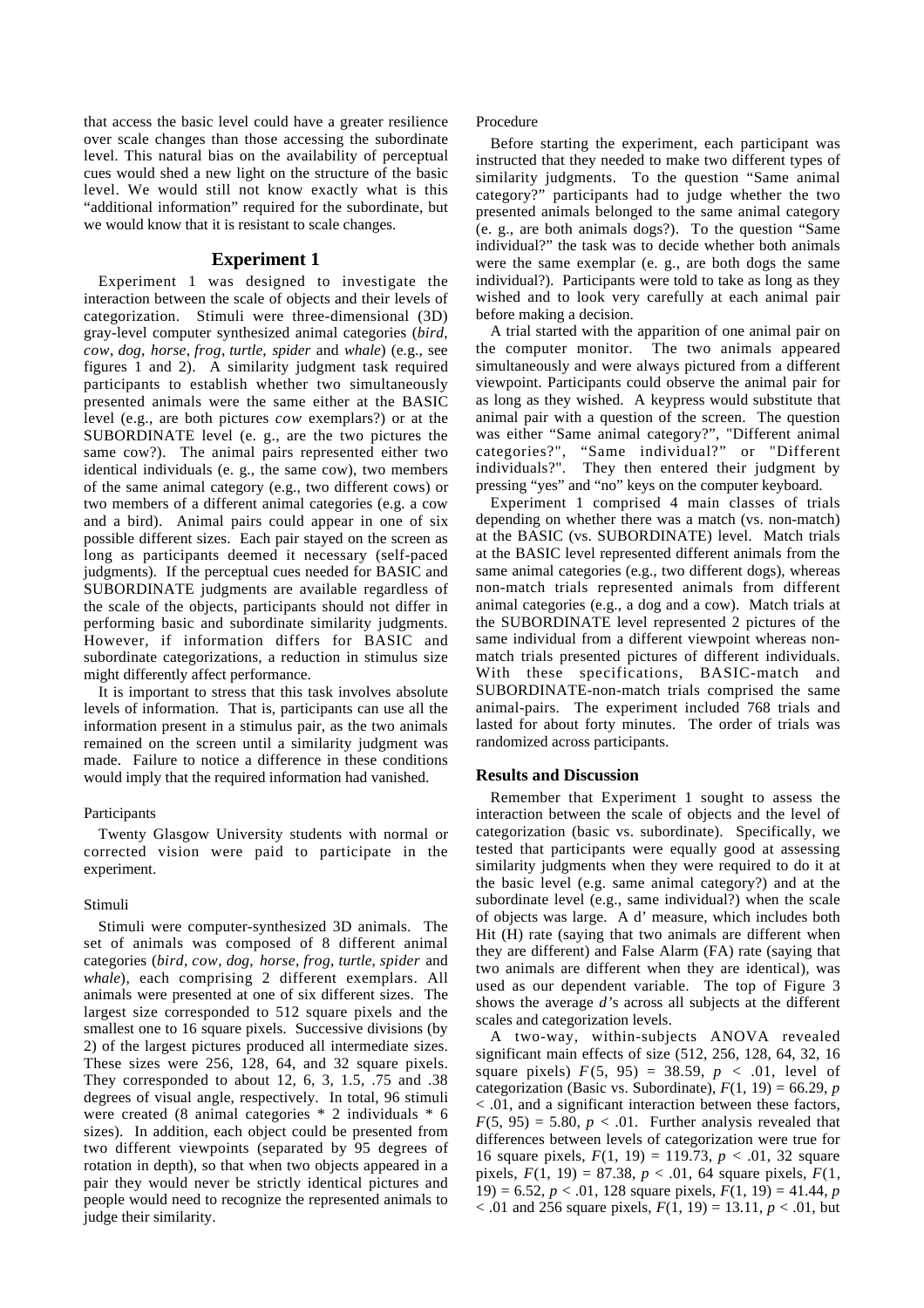not for 512 square pixels, *F*(1, 19) = 7.14, *ns*.

Furthermore, the slope of the best subordinate linear predictor in Figure 2, top, is about twice as much as that of the basic (see continuous lines in Figure 3, top;  $R^2 =$ .63 and .81 for the best basic and subordinate fits).



Figure 3. Average d's with standard deviations for Experiments 1 and 2 at the basic and subordinate categorization levels. The continuous lines are the best linear predictors. (Note that size  $1 = .38$  deg and that size  $6 = 12 \text{ deg.}$ )

Results reveal that at smaller scales (256 to 16 square pixels) identical animals pairs were easier to distinguish at the basic level than at the subordinate level (see Figure 3, top).

## **Experiment 2**

Experiment 1 revealed that the information of SUBORDINATE-level judgments was less resilient to changes of scale than BASIC-level judgments. This is interesting because participants could use all the information available in the stimuli to resolve the task. It therefore suggests that the information for subordinate categorization vanished before that of basic categorizations.

However, one could oppose that the matching task of Experiment 1 might solicit representations and processes that are atypical of everyday categorizations. For instance, it is conceivable that participants relied simply on local one feature-difference to decide that two stimuli differed—e.g., if one of the two stimuli had a tail. Of course, this would not explain how they did when the stimuli did not differ, but it still triggers the more basic problem of generalizing from the results of Experiment 1 to realistic categorizations.

Experiment 2 was designed to directly probe everyday categorization processes. One criticism that is often leveled at experiments studying the nature of visual information in categorization tasks is that they use tachistoscopic conditions of stimulus presentation. Here, we made sure that the stimuli stayed on the screen for as long as the subjects felt necessary. This approach allows a measure of categorization performance in conditions of absolute information—i.e. information availability is not relative to speed of presentation.

Experiment 2 was a free categorization task. In a learning phase, participants learned to identify each of the sixteen animals at the basic and subordinate levels. They were then transferred to a categorization task where an animal (e.g., a whale) would appear on the screen (at one of 6 possible scales). After a self-paced scrutiny of the picture, participants were asked a question about the membership of the input to either a basic-level (is this a whale?), or a subordinate category (is this a sperm whale?). If the results of Experiment 1 tapped into the absolute levels categorization information then we expect the categorization results of Experiment 2 to follow a similar trend—i.e., a faster decrease of subordinate categorization accuracy with decrease in stimulus scale.

## Participants

Twenty Glasgow University students with normal or corrected vision were paid to participate in the experiment.

## Stimuli

The training set comprised gray-scale pictures of the 16 different individual animals. For each animal two pictures (showing the animals from two different view points–95 degrees apart in depth) were printed onto a white sheet of paper side by side. Pictures measured in total 10 x 10 cm. Each individual was identified by a sentence printed underneath the pictures. For example the two whales were identified as *sperm whale* and *humpback whale* (see Figure 2).

The stimuli used for the categorization task were the ones of Experiment 1 (e.g., see figures 1 and 2). The set consisted again of the 8 animal categories (2 individuals per animal category), the six different sizes and the two different viewpoints.

#### Procedure

During the training phase, participants learned to identify each of the sixteen animals at the basic and subordinate levels. We tested their knowledge by presenting them with the pictures alone, one at the time, and asking them to name the animal at the basic and subordinate levels. *Perfect naming* performance was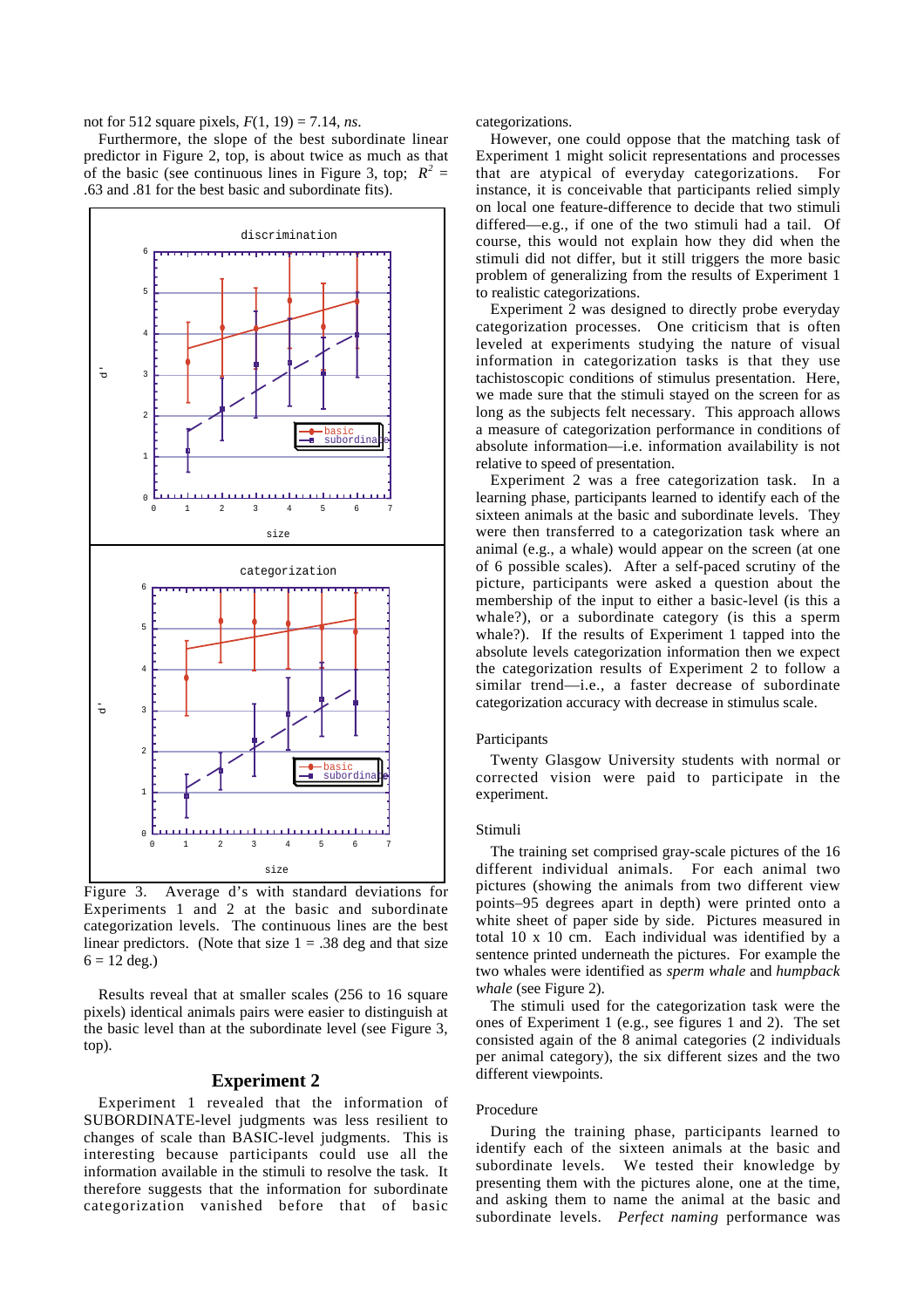required before going on to the categorization task. Corrective feedback was provided.

In the categorization task, participants were shown an animal on a computer monitor. Animals were presented from one of the two possible viewpoints and were displayed at one of the six different sizes. Participants were told that they could look at the animals for as long as they wanted. Once they were ready, a key press would initiate the disappearance of the animal and would display a question on the computer monitor. The question could either be basic ("Is it a cow?") or subordinate ("Is it a Fresian cow?"). Participants responded by pressing the appropriate key on the keyboard. The experiment included 768 randomized trials and lasted for about 50 minutes.

## **Results and Discussion**

Remember that Experiment 2 was designed to replicate results of Experiment 1 with a categorization task. We were thus interested mainly in the proportion of correct responses. For each subject, we computed d's for all sizes and categorization levels. The bottom portion of Figure 3 shows the mean *d'*s across subjects for the different sizes and categorization levels.

A two-way, within-subjects ANOVA revealed significant main effects of size (512, 256, 128, 64, 32, 16 square pixels)  $F(5, 95) = 36.79$ ,  $p < .01$ , level of categorization (Basic vs. Subordinate),  $F(1, 19) = 418.62$ ,  $p < .01$ , and a significant interaction between these factors,  $F(5, 95) = 5.75$ ,  $p < .01$ . Further analyses revealed that differences between levels of categorization were true for 16 square pixels,  $F(1, 19) = 174.53, p < .01$ , 32 square pixels,  $F(1, 19) = 379.61$ ,  $p < .01$ , 64 square pixels, *F*(1, 19) = 119.23, *p* < .01, 128 square pixels, *F*(1, 19) = 68.95,  $p < .01$  and 256 square pixels,  $F(1, 19)$  = 39.41,  $p < .01$ , and for 512 square pixels,  $F(1, 19) =$ 47.91,  $p < .01$ .

The continuous lines on Figure 3, bottom, are the best linear predictors for the basic and subordinate  $d$ 's ( $R^2$  = .26 and  $R^2 = .92$ , respectively). The slope of the subordinate line is more than three times that of the basic one.

Results thus reveal that, animals were easier to categorize at the basic level than at the subordinate level (see Figure 3, bottom).

# **General Discussion**

This article tested the prediction that the preference for basic level categorizations could arise from a natural source of biases. When the retinal projection of one object shrinks in size (as happens when the object is moved further away from the observer), scale-specific visual information is lost. We tested the hypothesis that the basic and subordinate categorizations of identical objects require information that resides at different scales of the same distal stimulus. Two experiments tested these predictions.

In Experiment 1, participants in a similarity task were asked to judge whether two simultaneously presented objects had the same basic level, or the same subordinate category. We found that even though subjects could take *as long as they wanted* to inspect the object pairs, subordinate judgments were significantly more affected by a reduction in stimulus size than basic judgments. The unconstrained inspection licenses the conclusion that we are tapping into the absolute level of information required for basic and subordinate categorizations.

Experiment 2 addressed the objection that a similarity task might trigger processes and representations that are atypical of everyday categorizations. In a categorization task, subjects had to confirm that the input belonged to a basic, or to a subordinate category. Even though subjects could again scrutinize the stimuli without any time constraint, we found that subordinate categorizations were much less resilient to changes of stimulus size.

In sum, the two experiments reported here converge on the idea that the perceptual shape cues required to resolve subordinate categorizations are more sensitive to scale changes than those required of basic categorizations. This has a number of implications for theories of basic and subordinate level categorization and recognition that we consider in turn.

Remember that we hypothesized a natural bias for the shape cues that access the basic level because these might be more resilient to variations in viewing distances. The results confirmed the hypothesis. Our results predict that the more robust default categorization strategy is to categorize objects at the basic, not the subordinate level. It is important to stress that we do not know precisely what the important basic and subordinate cues were in our experiments. However, to the extent that basic categorizations were not much affected by changes in size, we can propose that the cues present at all sizes (i.e. coarse scale cues) supported basic categorizations. For example, silhouettes were clearly present at all sizes and they could very well subtend basic categorizations—at least in the tasks considered here. An alternative could be that different cues residing at different scales can independently index the basic level, a hypothesis that has never been explored. If part extraction relies on the finegrain edge description outlined in Biederman (1987), it seems unlikely that a part description of the objects subtended basic categorizations in our experiments, because Biederman's (1987) part description process is sensitive to scale.

## **Concluding Remarks**

We have shown here that size matters for subordinate categorization. One possibility for the basic level bias results from the greater resilience of basic level cues over a range of viewing distances. Future research will need to be conducted to isolate what the scale-independent and the scale-dependent cues are that support basic and subordinate categorizations.

## **References**

- Anglin, J. M. (1977). *Word, object and conceptual development.* New York: Norton.
- Berlin, B. (1992). *Ethnobiological classification: principles od categorisation of plants and animals in traditional societies.* Princeton, New Jersey: Princeton University Press.
- Biederman, I. (1987). Recognition-by-components: A theory of human image understanding*. Psychological Review*, *94*, 115-145.
- Brown, R. (1958). How shall a thing be called*? Psychological Review*, *65*, 14-21.
- Hamm, J. P. and McMullen, P. A. (1998). Effects of